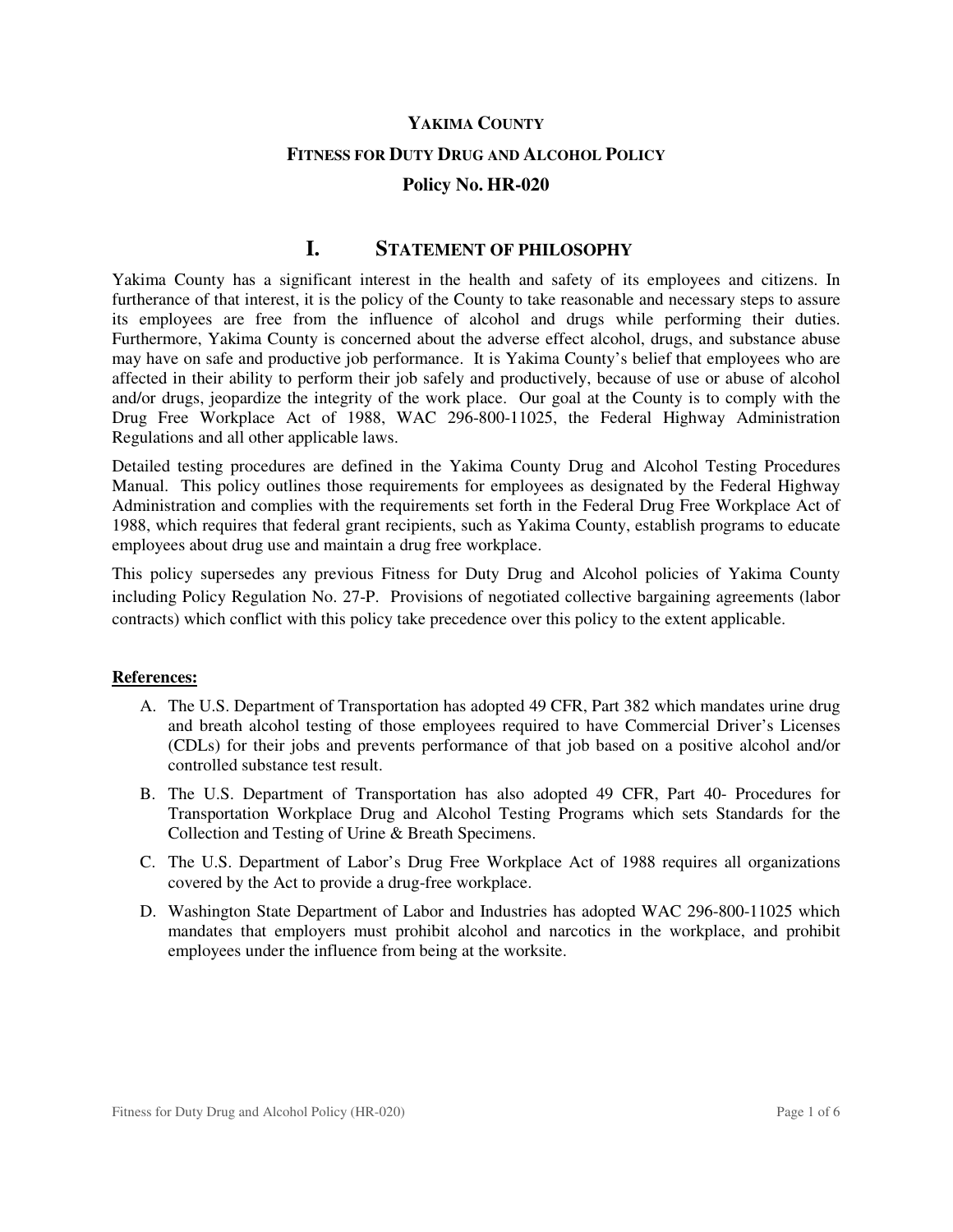# **II. TERMS OF EMPLOYMENT**

Pre Federal regulations, prior to hiring applicants for any position requiring a Commercial Driver's License (CDL), Yakima County conducts pre-employment queries for drug and alcohol related violations in the Federal Motor Carrier Safety Administration's (FMCSA) Clearinghouse.

Additionally, Yakima County expects and requires all current employees to report to work free of drugs and/or alcohol and in condition to perform their duties safely and efficiently.

Employees have primary individual responsibility for managing their own behavior and, if a possible impairment issue exists, to successfully resolve that issue.

Any employee who is convicted of a criminal violation occurring in the workplace involving a controlled substance shall notify his or her immediate supervisor in writing within five (5) days of the conviction. The supervisor shall immediately inform the Department Head and the Human Resources Director.

Within thirty (30) days of the above notification, the County will take one of the following actions:

- Impose appropriate disciplinary action on the employee up to and including termination, or
- Direct the employee to complete a drug/alcohol assessment through Yakima County Employee Assistance Program and participate satisfactorily in any recommended drug/alcohol treatment program or plan as outlined in a Return to Work Agreement.

# **III. SCOPE**

This policy applies to all appointed officials, Department Heads, regular, temporary, and part time employees of the County. Certain requirements of this policy apply only to employees who are employed in Yakima County Safety Sensitive job class categories and/or are required to have a Commercial Drivers License (CDL) for their job.

Employees who violate this policy will be subject to disciplinary action up to and including termination.

Department Heads, Elected Officials, and Employees should refer to Yakima County's Drug and Alcohol Testing Procedures Manual for specific information regarding test referrals, procedures, specimen collection, and records retention.

Independent Contractors and Owner-Operators and their employees working on Yakima County contracts shall be bound by this policy while working on County properties and right-of-ways. Those found violating the prohibitions of this policy may be subject to contract cancellation.

## **Prohibited Substances**:

In accordance with the Alcohol and Drug Free Workplace Policy and State and Federal Laws, the following substances are prohibited in the workplace including during meal and break periods within the work shift:

**Alcohol-** Yakima County affirms that having alcohol in an employee's system, using, possessing, distributing, selling, and/or transferring alcohol while on the job, on Yakima County property, in a County vehicle, or while in stand-by or on-call status is prohibited. Yakima County receives Federal grant funding and therefore must comply with both Federal and State Law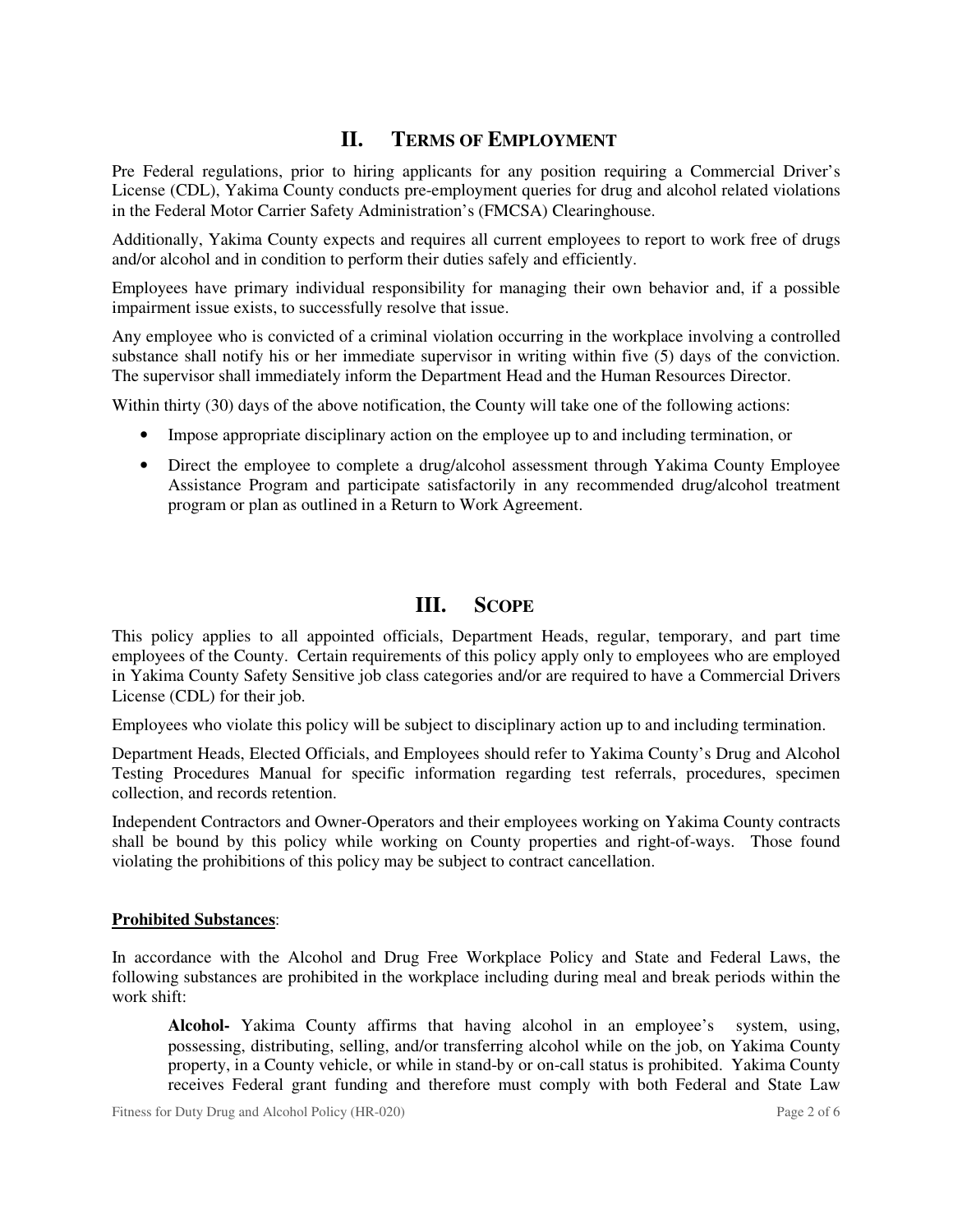concerning alcohol and drug use. As such, the County will adhere to the regulation with the lowest tolerance for alcohol use. Although having a blood alcohol concentration of 0.04 or greater as indicated by an Alcohol Breath test has additional and more severe consequences for those with Commercial Driver's Licenses, having a blood alcohol concentration of 0.02 or greater is a violation of the County's Drug and Alcohol Free Workplace Policy. The following is also prohibited:

- Reporting to or performing safety sensitive function within four (4) hours of consuming any alcohol; or
- Consuming any alcohol within eight (8) hours after an accident or until tested.

**Controlled Substances-** It is prohibited for an employee to have a controlled substance in their system, use, transfer, manufacture, or traffic a controlled substance while on the job, on Yakima County property, in a County vehicle, or while in stand-by status.

**Prescribed Medications-** An employee undergoing medical treatment which includes the use of prescription drugs which might impair the employee's ability to perform their job must report to their immediate supervisor prior to beginning work for possible temporary reassignment.

**Unauthorized substances-** Use of any substance in a manner other than its intended purpose that is known to cause impairment of physical and/or mental functioning.

# **Testing**:

County employees and/or job applicants may fall into one or more of the following categories:

**Safety Sensitive Positions-** Functions of employees in Safety Sensitive Positions include inspecting or servicing equipment, operating controls of a commercial motor vehicle, loading or unloading a vehicle, supervising or assisting in the loading or unloading of a vehicle, attending a vehicle being loaded or unloaded, remaining in readiness to operate a vehicle, or in giving or receiving receipts for shipments loaded or unloaded.

**CDL Holders-** Positions where a CDL is required by the job.

**Public Safety Positions-** Public Safety positions have the primary goal of protecting the public and keeping them safe including employees of the Sherriff's Office, Corrections, and Juvenile Detention.

**Others-** All other employees of the County who are not included in one or more of the above mentioned categories.

The County performs the following types of alcohol and controlled substance testing:

**Pre-Employment-** Urine tests and breath tests for alcohol for those who are required to possess a Commercial Driver's License (CDL) as a job requirement. Pre-employment testing may also be required for applicants in Public Safety Positions.

**Random Testing-** Urine testing for those employees who are required to possess a CDL as a job requirement and breath testing for alcohol for those who are required to possess CDL as a job requirement. All commercial motor vehicle operators subject to drug testing shall be required to submit to random testing. Random testing may also be required for employees in Public Safety Positions.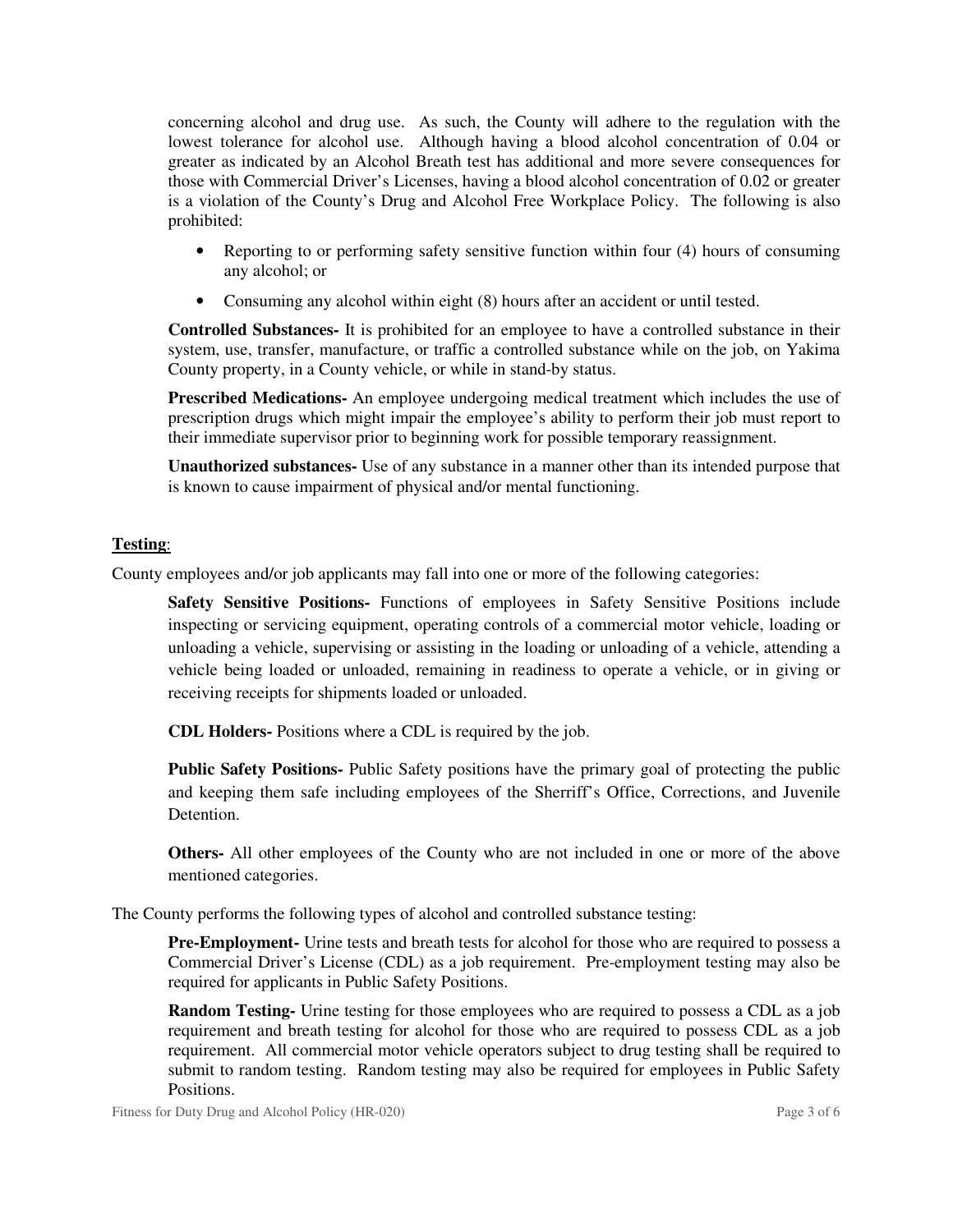**Reasonable Suspicion**- Urine and/or breath testing for any employee where specific facts, circumstances, physical evidence, physical signs and symptoms or pattern of performance and/or behavior are cause for concern.

**Post Accident-** Urine and/or breath testing for all CDL drivers will be conducted in accordance with the requirements of *49 CFR § 382.303 Post Accident Testing* as soon as practicable if the accident:

- a) involved the loss of human life; or
- b) the driver/operator receives a citation within 8 hours of the occurrence under State or local law for a moving traffic violation arising from the accident, if the accident involved:
	- Bodily injury to any person who, as a result of the injury, immediately receives medical treatment away from the scene of the accident; or
	- One or more motor vehicles incurring disabling damage as a result of the accident, requiring the motor vehicle to be transported away from the scene by a tow truck or other motor vehicle.

Other employees performing safety sensitive functions, and/or operating a motor vehicle that is involved in an accident while working, will be tested as soon as practicable if reasonable suspicion exists. Testing may be performed if the accident resulted in off-site medical treatment for a bodily injury to the employee or other person involved in the accident and if impairment possibly contributed to the incident.

**Return to Duty Testing-** Return to duty testing will be conducted when an employee who has previously tested positive for alcohol and/or drugs on the job was relieved of duty and is now ready to return to work.

**Follow-Up Testing-** As a result of a return to work agreement, follow-up testing is unannounced and is conducted when an employee who has previously tested positive for alcohol and/or drugs on the job was relieved of duty and has now returned to work.

# **IV. TRAINING & EDUCATION**

Pursuant to the provisions of the Drug-Free Workplace Act of 1988, the County has established an education and training program to help employees understand and avoid the perils of drug and alcohol abuse. A reasonable ongoing educational effort will be made to prevent and eliminate drug and alcohol abuse that may affect the workplace.

All current and new employees will receive information and training on the impact of drugs and alcohol use in the workplace, the consequences of drug and alcohol use and resources for help and assistance.

The County shall ensure that a copy of this policy is distributed to each employee upon hire. Employees are required to sign an acknowledgement form certifying that they have received a copy of this policy. Human Resources shall maintain the original signed in the employee's records.

## **Supervisor/Managers:**

The County shall provide training to supervisors and officials who may be asked to determine whether reasonable suspicion exists to require an employee to undergo drug and/or alcohol testing. The training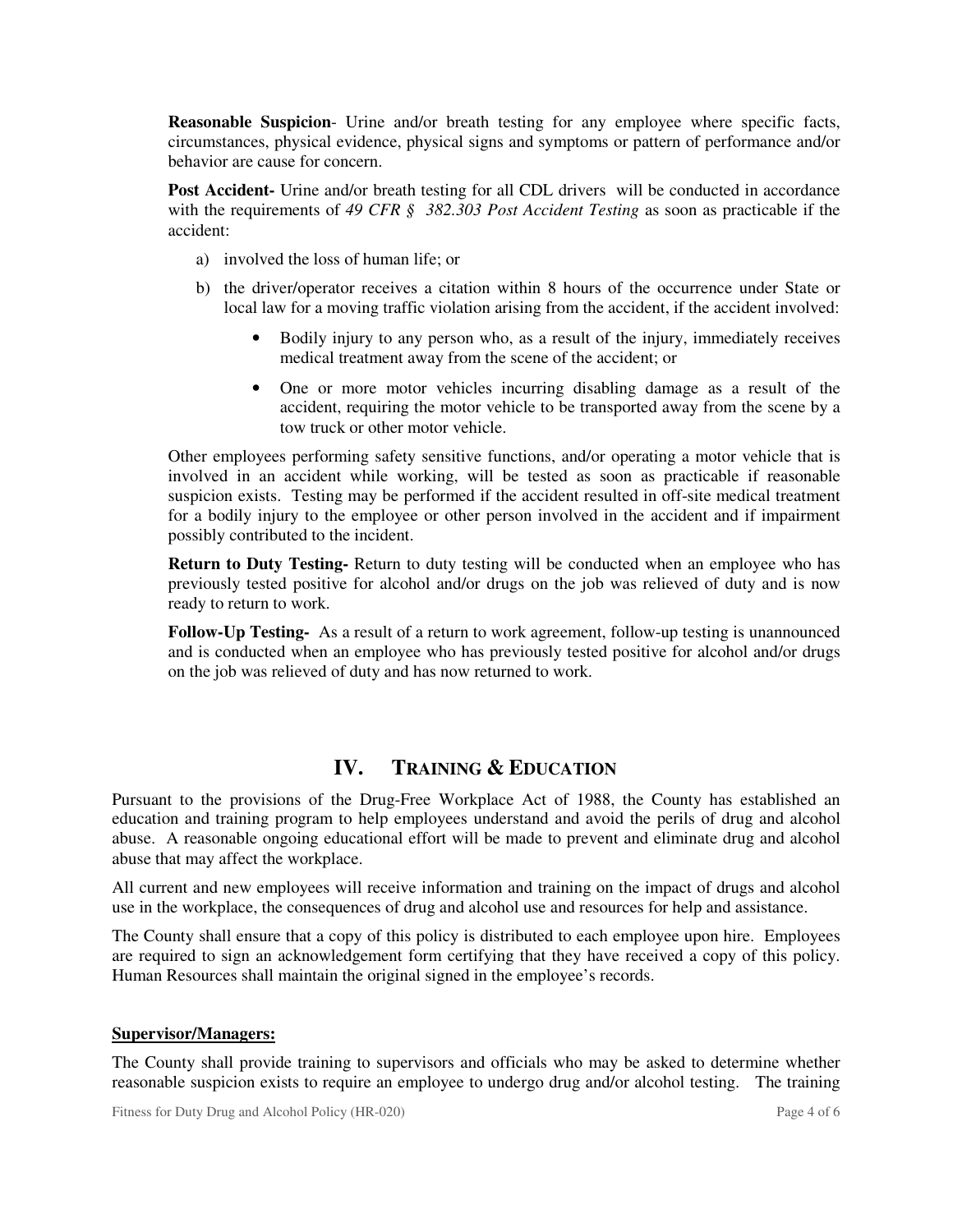shall include at least 60 minutes of training on alcohol misuse and at least an additional 60 minutes of training on controlled substances use. This training shall cover the physical, behavioral, speech, and performance indicators of probable alcohol usage and drug use. No supervisor will make a reasonable suspicion or post accident/incident decision unless they have completed supervisory training relating to this policy and as required by *49 CFR § 382.603 Training for Supervisors.* Supervisors who have not received training may request another supervisor or official who has undergone this training to make the determination.

# **V. REHABILITATION**

### **Voluntary Self-Referral:**

Yakima County highly encourages employees who may need assistance with alcohol/drug related problems to come forward before those problems impact their job performance or become a policy violation. Employees who seek treatment prior to the drug/alcohol problem becoming a compliance or performance issue may be entitled to reasonable job accommodation for their jobs during the evaluation and treatment time. An employee who self-identifies a problem and reports their concerns to a supervisor may be referred to a treatment program or provided with information about the County's Employee Assistance Program.

**Employee Assistance Program-** Yakima County will provide a confidential, voluntary referral, evaluation and treatment program for employees to seek assistance and treatment before the problem of drug and alcohol abuse affects the employee's performance in the workplace.

## **Mandatory Referral:**

Employees who successfully enter and/or complete a substance abuse rehabilitation program after a positive drug or alcohol test may be allowed to return to work under the conditions of a Return to Work Agreement. The employee shall sign a "Release of Information Authorization" that allows the Yakima County Human Resources Department access to evaluation and treatment information from the attending physician and/or treatment facility.

Specific information about voluntary assistance, rehabilitation, and return-to-work contracts can be found in the Yakima County Drug and Alcohol Procedures Manual.

> Adopted Copy Available at Yakima County Human Resources 128 N. 2<sup>nd</sup> Street, Room B27 Yakima, WA 98901